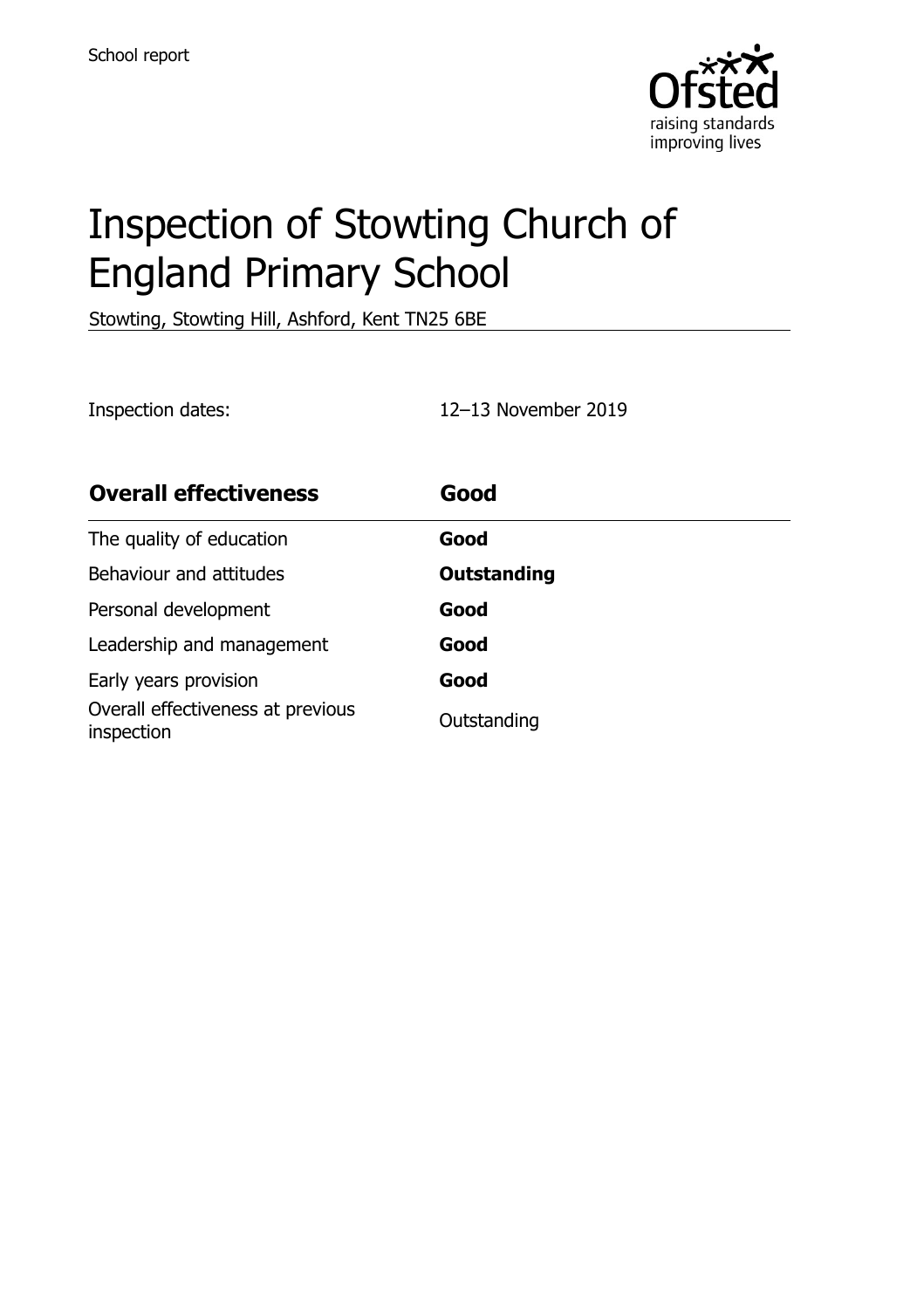

## **What is it like to attend this school?**

Parents, staff and pupils often describe Stowting Primary School as like a 'big family'. Pupils enjoy coming to school. This is because staff look after them well. There is a friendly atmosphere where everyone works together to make sure the school is a pleasant place to be.

Pupils live up to the high expectations of staff. This is because pupils want to do well and work hard. Teachers set pupils very demanding work that requires pupils to think hard.

There are a very wide range of activities for pupils to get involved in. Many pupils attend after-school clubs to practise, amongst other things, cooking and crosscounty running or to play football. Pupils are eager to have a say in the way the school is run. For instance, pupils successfully campaigned to have sensors fitted on all lights in school to save electricity.

Pupils behave extremely well in lessons and around school. They have excellent attitudes to learning. When pupils feel worried about things they know who to go to for help. Pupils feel safe in school. Parents, staff and pupils all agree that there is no bullying in school.

#### **What does the school do well and what does it need to do better?**

Since starting in September 2018, the headteacher has swiftly improved the school. Consequently, pupils' achievement has improved across all year groups and teachers now teach a broad range of subjects. Staff have thought about how to arrange topics within subjects so that they fit together well. In subjects such as English, mathematics and science pupils produce high-quality work and achieve very well. In other subjects, such as French and history, leaders have not planned as precisely. As a result, in these subjects pupils do not build their learning over time as well as they could.

Pupils develop their reading well across all year groups. As soon as they start early years, children begin to learn phonics. This means that children are well prepared to start key stage 1 because they are beginning to write short sentences and read short words. Pupils who are behind in their reading receive extra help. This helps them to catch up. Reading books are closely matched to pupils' reading ability. Pupils in all year groups develop a love of reading.

Teachers plan interesting activities and carefully assess where pupils are in their learning so that they know who needs extra help. Consequently, pupils are eager to learn. For example, in science Year 3 and 4 pupils learned about the properties of liquids by comparing different substances. They enjoyed explaining their findings using scientific vocabulary and an experimental method. Across subjects, teachers explain difficult ideas very well so that pupils understand them. In the past, staff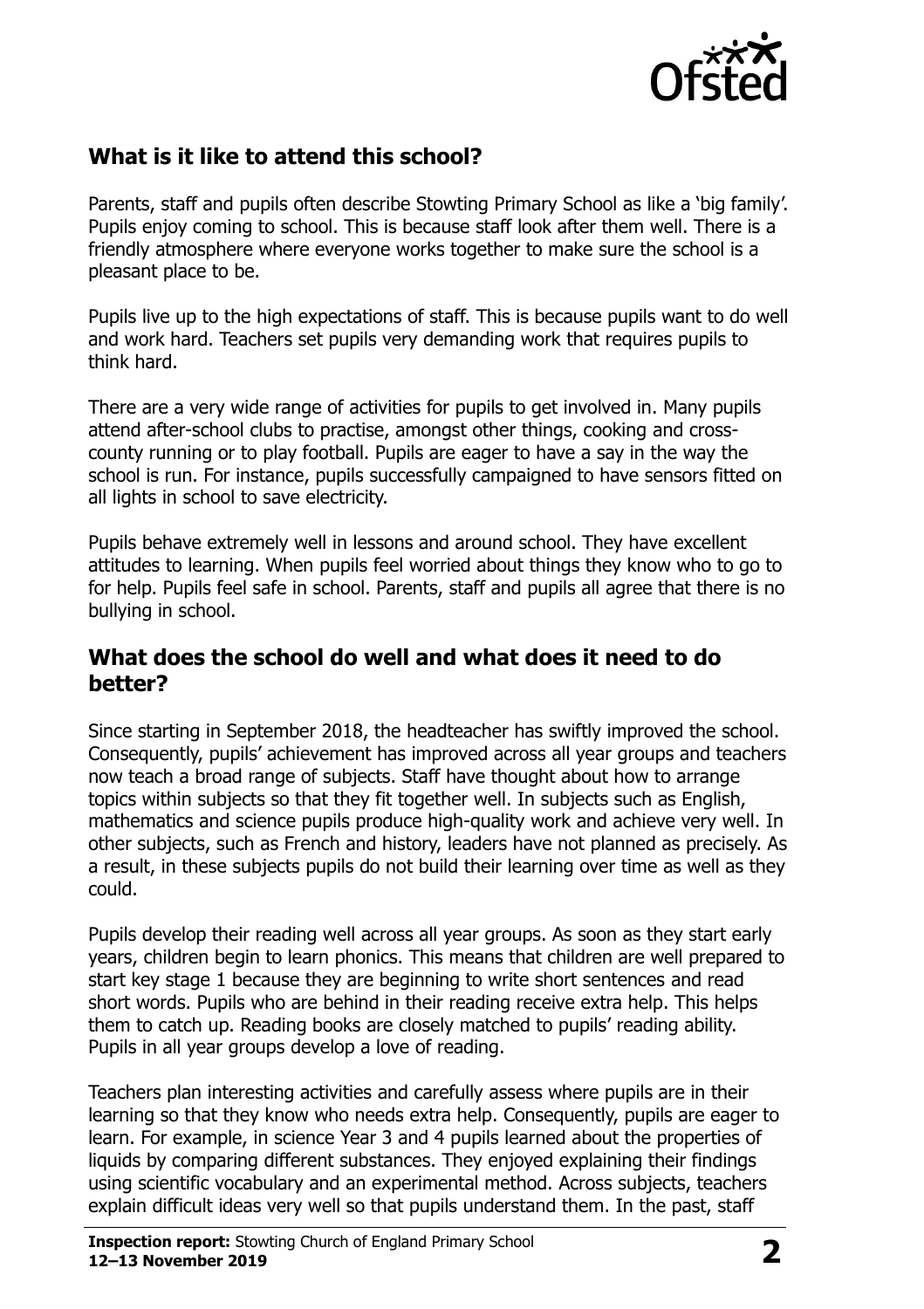

training has been neglected. However, the headteacher has ensured that staff training is improving so that staff have access to a wider range of training opportunities.

Pupils are looked after very well. Staff ensure that pupils understand what healthy eating means. Pupils also understand British values, such as democracy. For example, Year 6 pupils told inspectors about the democratic process involved in voting for members of the school council. Pupils in key stage 2 learn how to manage money and plan a home budget. Social aspects of their education are less well developed. Leaders have plans in place to improve these aspects of personal, social, health and economic education.

In early years, children get off to a good start. Phonics teaching has improved over the past year so that it is an integral part of every school day. Children take part in school life enthusiastically. They learn how to behave when working with others and when sitting together to listen to the teacher. The outside area is in need of some refurbishment so that children are stimulated by the available outside activities.

Pupils with special educational needs and/or disabilities (SEND) achieve well because staff understand their needs. Teachers develop and change their teaching to make sure that all pupils understand what to do. Staff are highly skilled in supporting pupils with more complex SEND needs.

Parents fully support the changes the headteacher has made over the past year. They appreciate the in-depth information they receive about their children's progress. All parents who responded to Ofsted's online questionnaire, Parent View, agreed that the school is well led and managed. One parent commented that she 'couldn't have asked for better support' for her child.

#### **Safeguarding**

The arrangements for safeguarding are effective.

Leaders have embedded a strong safeguarding culture. They ensure that they carry out appropriate checks on the suitability of staff to work in the school. Governors monitor these checks using their safeguarding knowledge and training. Staff have up-to-date training so that they understand how to keep pupils safe.

Teachers ensure that pupils are fully informed, from a young age, about how to keep themselves safe online. Consequently, pupils understand the guidance they have been given. For example, pupils told inspectors that they must not share personal details or passwords online.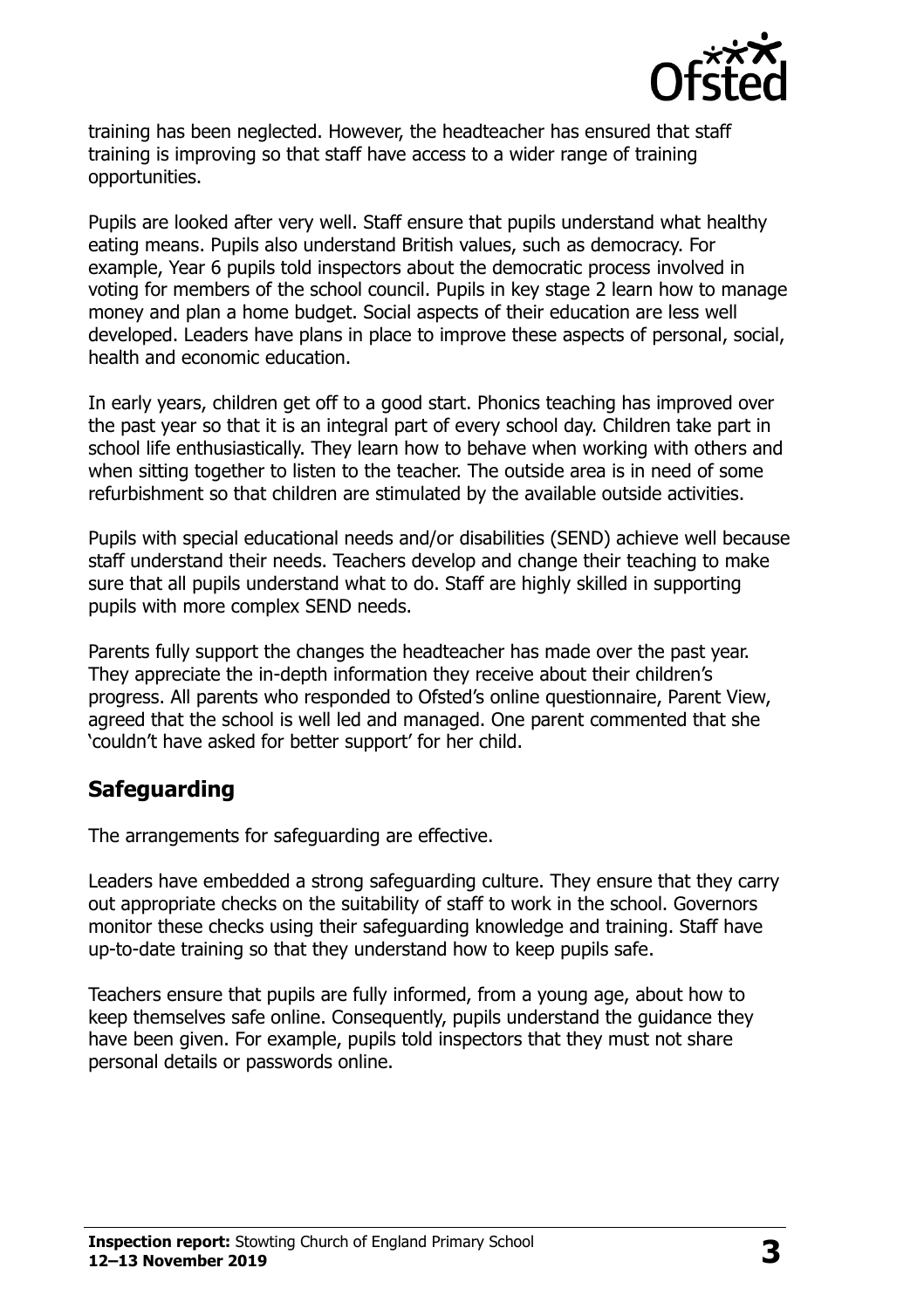

## **What does the school need to do to improve?**

## **(Information for the school and appropriate authority)**

- The curriculum is planned and sequenced well in almost all subjects. However, in some subjects, such as French and history, the intent of the curriculum is not embedded as securely as it is in other subjects, such as mathematics. This means that pupils do not know and remember as much as they could. Leaders should ensure that knowledge is sequenced well across all subjects so that pupils remember more over time.
- Staff training has improved over the past year and some teachers and subject leaders have benefited from this. Leaders should ensure that all teachers and subject leaders receive high-quality training in order to improve their pedagogical content knowledge so that they understand how to maximise pupils' understanding and knowledge across all subjects.

#### **How can I feed back my views?**

You can use [Ofsted Parent View](http://parentview.ofsted.gov.uk/) to give Ofsted your opinion on your child's school, or to find out what other parents and carers think. We use Ofsted Parent View information when deciding which schools to inspect, when to inspect them and as part of their inspection.

The Department for Education has further *guidance* on how to complain about a school.

If you're not happy with the inspection or the report, you can [complain to Ofsted.](http://www.gov.uk/complain-ofsted-report)

#### **Further information**

You can search for [published performance information](http://www.compare-school-performance.service.gov.uk/) about the school.

In the report, '[disadvantaged pupils](http://www.gov.uk/guidance/pupil-premium-information-for-schools-and-alternative-provision-settings)' refers to those pupils who attract government pupil premium funding: pupils claiming free school meals at any point in the last six years and pupils in care or who left care through adoption or another formal route.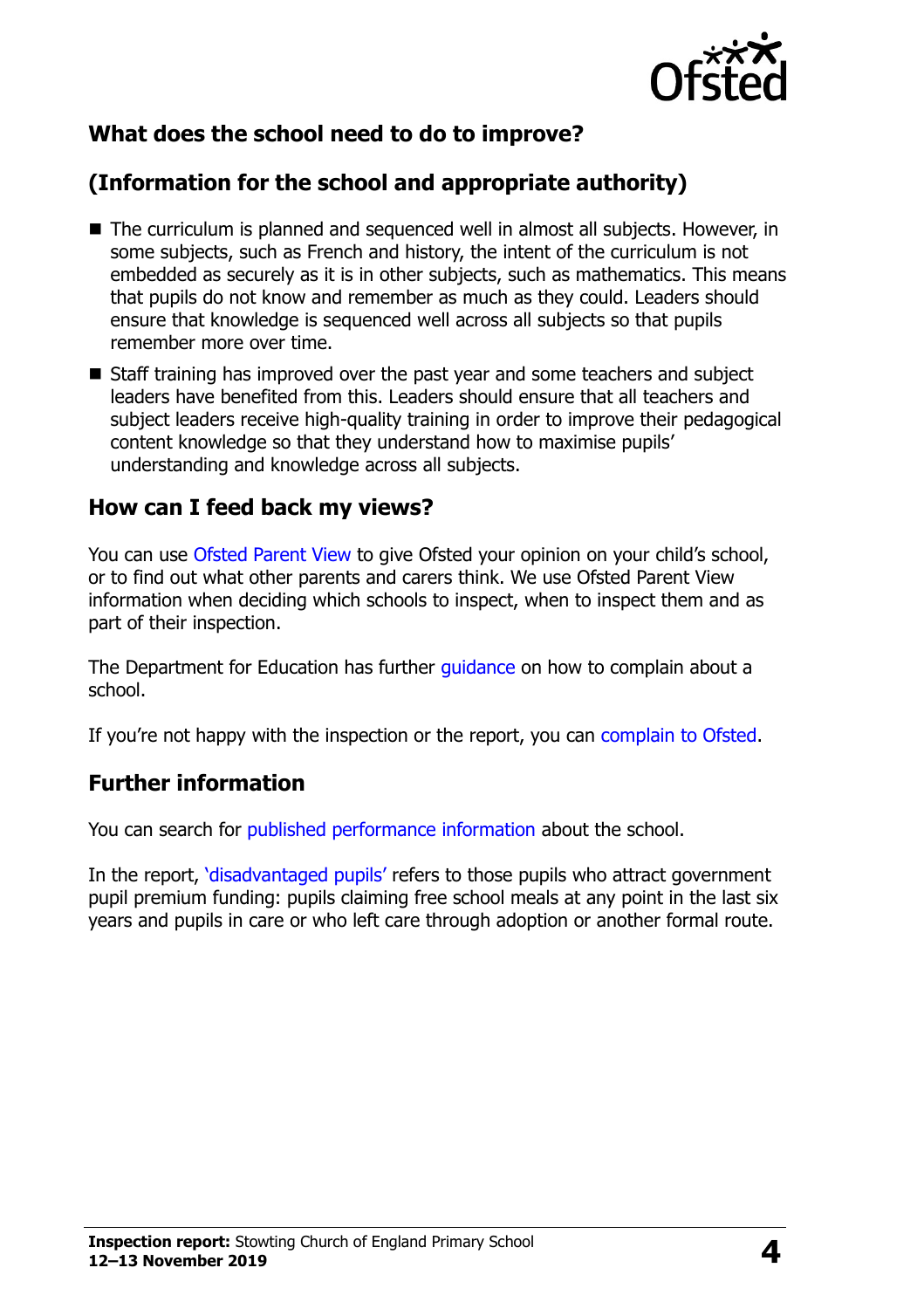

### **School details**

| Unique reference number             | 118682                          |
|-------------------------------------|---------------------------------|
| <b>Local authority</b>              | Kent                            |
| <b>Inspection number</b>            | 10111428                        |
| <b>Type of school</b>               | Primary                         |
| <b>School category</b>              | Voluntary controlled            |
| Age range of pupils                 | 4 to 11                         |
| <b>Gender of pupils</b>             | Mixed                           |
| Number of pupils on the school roll | 100                             |
| <b>Appropriate authority</b>        | The governing body              |
| <b>Chairs of governing body</b>     | Helen Tait and Simon Hagger     |
| <b>Headteacher</b>                  | Sarah Uden                      |
| Website                             | http://www.stowting.kent.sch.uk |
| Date of previous inspection         | 10-11 July 2007                 |

## **Information about this school**

- Since the previous inspection, there have been significant changes to leadership, staffing and governance. The current headteacher started in September 2018.
- The school is a member of the Diocese of Canterbury and has a Christian character.
- This is a voluntary controlled Church of England school. The previous section 48 inspection of the school's distinctiveness and effectiveness as a Church of England school took place on 3 October 2017. The next section 48 inspection is expected in 2022.

#### **Information about this inspection**

We carried out this inspection under section 8 of the Education Act 2005. We deemed the inspection a section 5 inspection under the same Act.

- Inspectors held meetings with the headteacher, senior and subject leaders, and three governors (including the two co-chairs of the governing body). An inspector spoke to a representative from the local authority on the telephone.
- On the first day of the inspection, inspectors focused their activities on reading,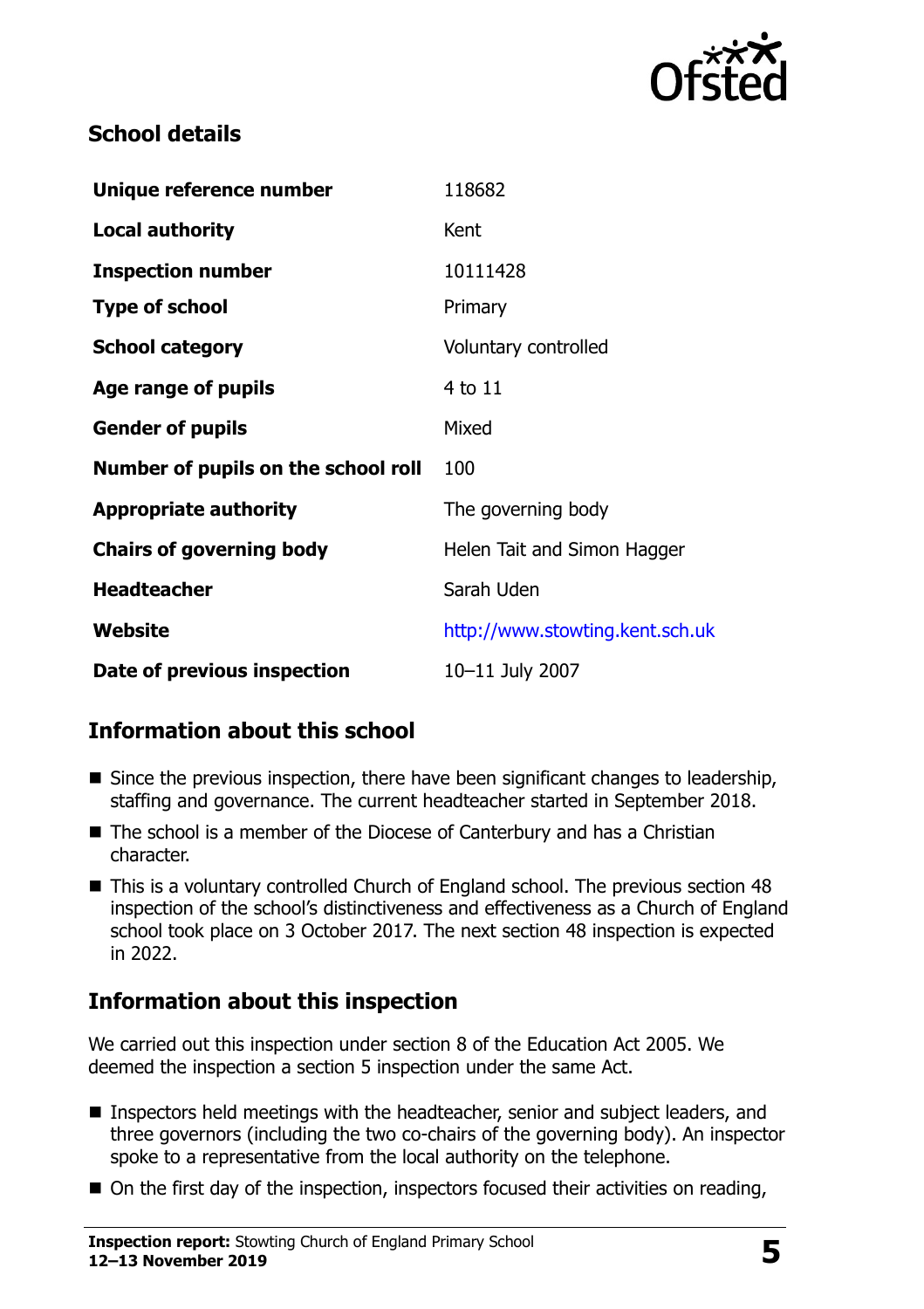

science, mathematics and French. In each subject, inspectors met with subject leaders, talked to pupils, visited lessons, spoke to teachers and looked at pupils' work.

- Inspectors considered the views of staff from meetings with groups of staff.
- Inspectors reviewed safeguarding records, including the central record of recruitment checks on staff.
- Inspectors considered the views of 43 parents who responded to the confidential Ofsted parental questionnaire.

#### **Inspection team**

Harry Ingham, lead inspector **Her Majesty's Inspector** 

Graham Chisnell **Canadian Chisnell** Craham Chisnell **Ofsted Inspector**